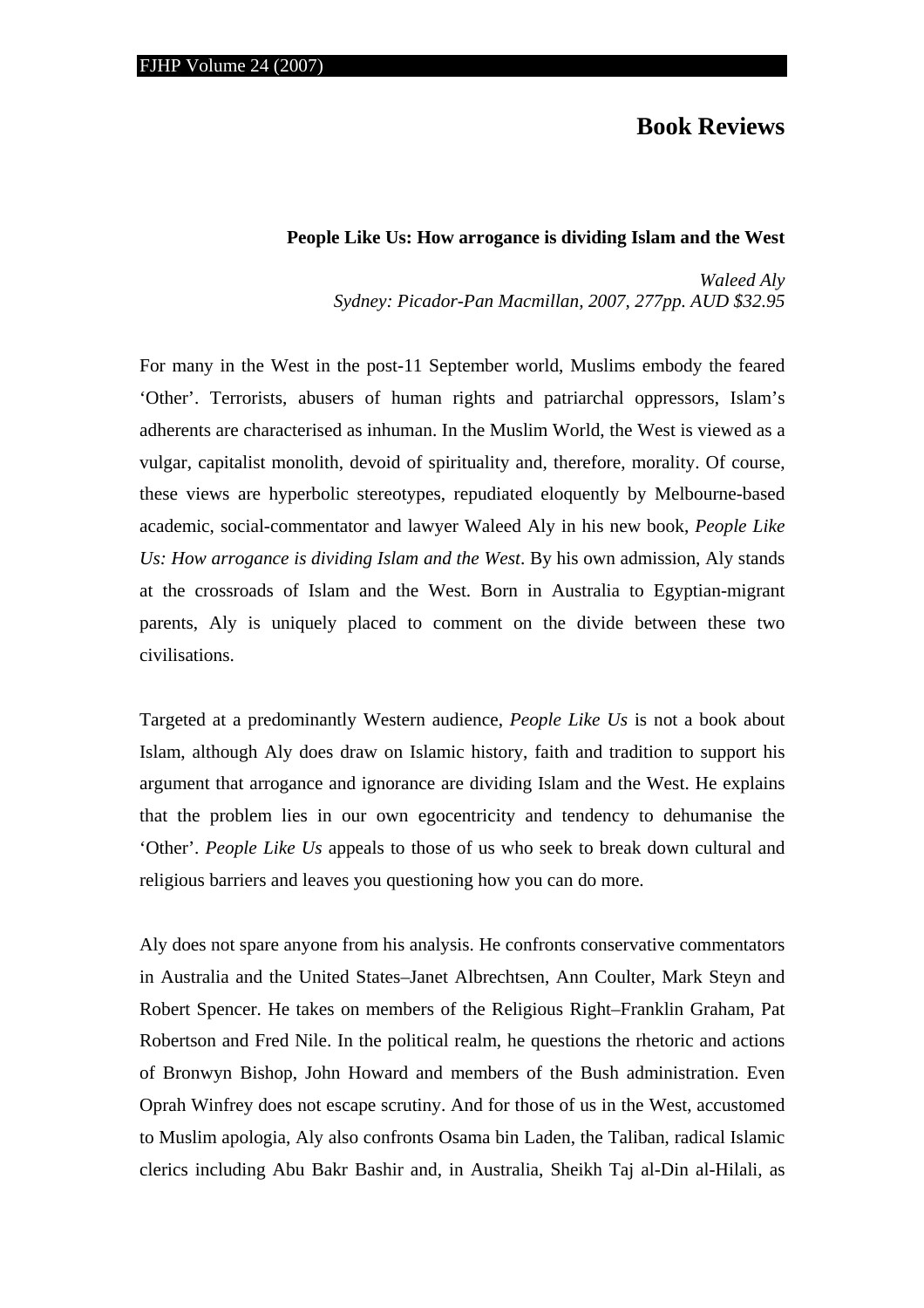**Book Reviews** 

well as the oppressive regimes in Afghanistan (under the Northern Alliance), Iran and Saudi Arabia. But it is Aly's examination of the belief in the inerrancy of the self that stimulates a dialogue between Islam and the West, which is so sorely lacking. Beginning with a study of the uproar that followed the Danish cartoon scandal, he considers the way in which Muslims are portrayed as a threat to Western civilisation. He argues that we must no longer think of Islam and the West as though they are singular entities, but instead we must first acknowledge that "we are all human." This leads into an informative discussion on the history of the Christian Church and the concomitant rise of Islam. Out of this emerges a rather frank, and dare I say necessary, conversation on the misapplication of 'fundamentalist' and 'moderate' in contemporary debate on Islam. Here, Aly is unequivocal that descriptors such as 'fundamentalist' and 'moderate' have no place in Islamic tradition (they emerge out of Christian and political discourse respectively) and are in fact insulting. AlyHe explains, "I cringe every time the 'moderate' label is applied to me. I understand it is probably meant to be a compliment, but the truth is that it is offensive in the way that it would be to be called a 'moderate intellect.'" He engages the reader in a discussion on the oppression of women in Islam, confronts head on the particularly prickly issues of the *Hijab* and the *Burqa* and further contends that Muslim women have become the metaphoric battleground on which the clash between Islam and the West is played out. Aly then confronts the concept of *jihad*, so thoughtlessly communicated as 'holy war' by the Western media and political leaders.

However, Aly's discussion of secularism leaves me unconvinced. The chapter is set out differently to the others and replays a question and answer panel discussion in which three female audience members challenge his convictions. Aly's arguments are intricate: secularism is "a broad church", a concept that is interpreted differently by its various adherents. It is remarkably clear, however, that the debate on secularism is difficult to transpose into discussion on Islam, as he reveals that there is no concept of the Church, within the majority Sunni strain, from which to extricate the state. I cannot do justice to Aly's arguments here; suffice to say that it took a conversation with him to clarify both his and my positions.

Aly's most valuable, if not challenging and unconventional, contribution is his argument that Islam requires renewal or renaissance. This stands in stark contrast to